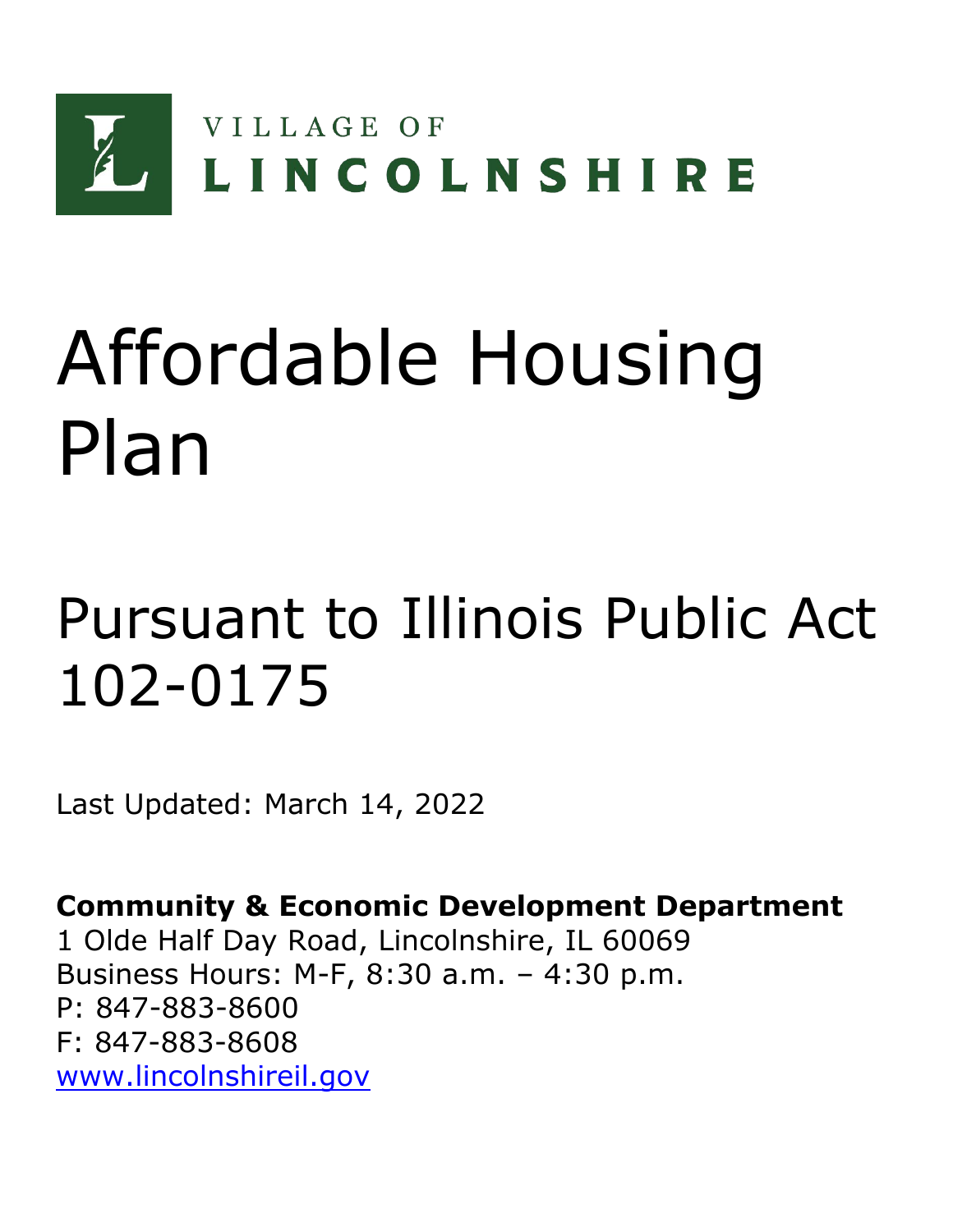# **SECTION I: AUTHORITY & BACKGROUND**

In 2003, the Illinois General Assembly adopted Public Act (P.A.) 093-0595, the Affordable Housing Planning and Appeals Act ("Act"), which took effect on January 1, 2004. Amendments to P.A. 093-0595 were approved on June 28, 2004. P.A. 093-0595, and its amendments are codified at 310 ILCS 67/1 *et seq.* The purpose of the Act is to encourage counties and municipalities to incorporate affordable housing within their housing stock in sufficient quantity to meet the needs of their residents. In addition, the Act provides a forum for affordable housing developers who believe they have been unfairly treated to seek relief from local ordinances and regulations (310 ILCS 67/10).

The Act contains three major provisions:

- 1) The Illinois Housing Development Authority (IHDA) is charged with determining which communities must prepare an affordable housing plan (i.e., "nonexempt") and those communities that do not need to prepare an affordable housing plan (i.e., "exempt");
- 2) All non-exempt local governments must prepare affordable housing plans and adopt those plans prior to April 1, 2005; and
- 3) Affordable housing developers are provided an appeal procedure if they believe they have been treated unfairly while bringing forth an affordable housing development.

The Act identified a Statewide goal for every community to achieve at least 10% affordable housing within its jurisdiction. If a community already met this goal, it was characterized as exempt and could avoid the mandates described in the law. If a community was nonexempt, the Act requires the community to adopt an affordable housing plan which describes measures the community will implement towards achieving the 10% goal.

The original Act did not contain a home rule preemption. As a result, many home rule communities – including the Village of Lincolnshire – exercised their Constitutional authority to ignore the Act's mandates. The Act was amended in 2021 by P.A. 102-0175 to strengthen the Act, enact new affordable housing tax incentives and grant programs, and preempt home rule authority. As such, all nonexempt municipalities are required to adopt a plan – but not necessarily create new affordable housing within a community (i.e., the plan is aspirational) before March 31, 2022.

Historically, the Village of Lincolnshire asserted its home-rule status as an exemption from adopting an affordable housing plan. The Village's decision not to file an affordable housing plan was not reflective of the community's posture towards affordable housing. Rather, as a result of zoning being inextricably linked to local government and affairs of the Village, and its elevated status among residents' interests, the Village Board elected to exercise its home rule authority to preserve its discretion as it relates to zoning decisions.

#### **SECTION II: INTENT**

The intent of this Plan is to comply with the Act. However, the Village recognizes that there are areas of uncertainty regarding the interpretation of various provisions of the Act, including those dealing with local land use decisions and possible loss of local control over those decisions. The Village's intent is that adopting this Plan is in the Village's best interest and that decisions regarding its housing needs and future development continue to be made at the Village level. Thus, the Village intends this Plan to be part of the Village's total comprehensive and exclusive regulation of this subject matter by the Village in the exercise of its home rule authority, notwithstanding any provision of the Act with which this Plan may differ.

In identifying lands and structures most appropriate for affordable housing and incentives that may attract affordable housing development, the Village has carefully considered its character and environment as set forth in the Comprehensive Plan, Zoning Code, Village Code, and other ordinances and regulations of the Village. The Village desires to maintain an affordable housing plan that (1) encourages and attracts development that protects the public health, safety, and welfare of the Village; (2) preserves and enhances the character and environment of the Village; (3) balances and protects property owner rights.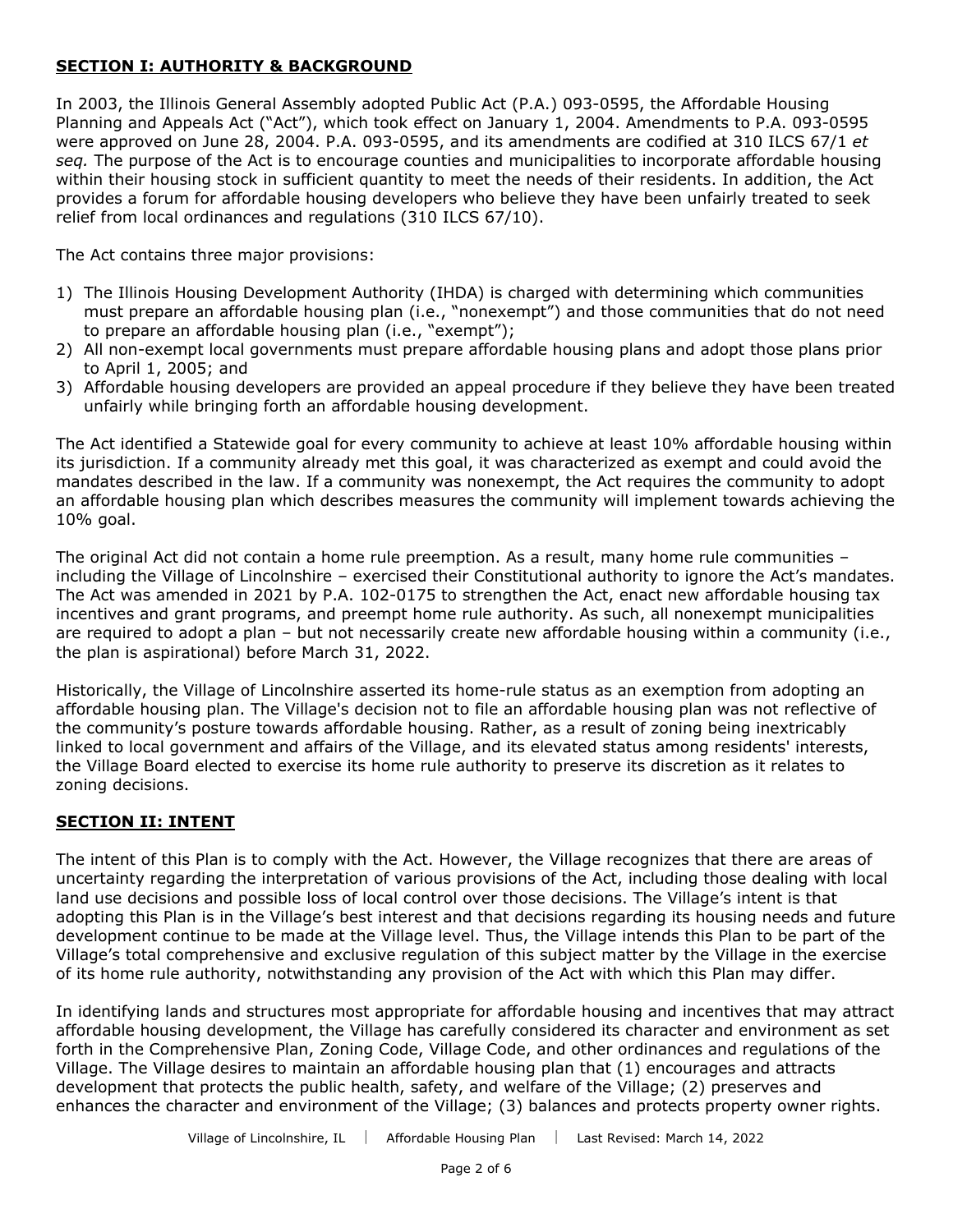Therefore, while the Village recognizes the importance of providing affordable housing throughout Illinois, such housing must be provided in a way that does not compromise public health, safety, and welfare, or diminish Lincolnshire's environment and character.

Lincolnshire is a desirable community due to the importance placed on maintaining an "urban forest", which is aided by hundreds of acres of parks and open space within and adjacent to the Village. Additionally, Lincolnshire is nearly built-out with high land values as a result of stable single-family residential neighborhoods and exceptional local public schools. Outside of these stable single-family neighborhoods and preserved open and recreational spaces, there are limited areas of commercial and multi-family housing along portions of Half Day Road and Milwaukee Avenue. Aside from the Lincolnshire Corporate Center, Lincolnshire Business Center, Millbrook Business Center, and Tri-State International/CDW Center, buildings throughout the Village are relatively low-profile when compared to the existing tree canopy, limiting the potential for high-rise development that would be inconsistent with the Village's established character.

To protect the health and safety of its residents, the Village's infrastructure has developed in a manner consistent with its character and environment. Streets, water lines, sanitary sewers, and storm water management facilities have been designed and maintained to accommodate the relatively low-density development in the Village. Similarly, the Village's public works and police services and equipment have been developed, acquired, and maintained to address the public health and safety needs of a relatively low-density municipality. Establishing affordable housing in a manner inconsistent with such character would be detrimental to the Village's environment and put at risk public health and safety.

In recent years, Lincolnshire has diversified its housing stock from what was predominantly detached single-family residential. Attached single-family and multi-family residential developments provide options for those looking to enjoy the community who do not wish to live in neighborhoods comprised of detached single-family homes. Moreover, the Village understands the importance of offering housing opportunities to seniors with longstanding ties to the Village, as well as persons who work in the Lincolnshire, as these housing options elevate a broader sense of community. However, Lincolnshire's reputation as a North Shore community, as well as desirable community amenities, continue to increase housing and land values, thereby posing a challenge for new affordable housing development.

It is within this context that the Village has developed its Affordable Housing Plan in accordance with the Act. The overall objective of the Village and this Plan is to identify locations for, and to undertake steps to promote, affordable housing in a manner that preserves and enhances the character and environment of Lincolnshire, as well as protects public health and safety.

# **SECTION III: AFFORDABLE HOUSING PLAN & IMPLEMENTATION**

# *A. Definition of "Affordable Housing"*

P.A. 102-0175 defines "affordable housing" as "housing that has a value or cost or rental amount that is within the means of a household that may occupy moderate-income or low-income housing." The Act further establishes 30% of gross annual income as the threshold for a family to pay towards owner-occupied and or renter-occupied housing. Qualifying costs for owner-occupied housing include mortgage, amortization, taxes, insurance, and condominium or association fees (if applicable). Qualifying costs for rental housing include rent, any required parking, maintenance, landlord-imposed fees, and utilities.

- 1) Definition of "Low-Income Housing": "low-income housing" means housing that is affordable, according to the federal Department of Housing and Urban Development, for either home ownership or rental, and that is occupied, reserved, or marketed for occupancy by households with a gross household income that does not exceed 50% of the area median household income.
- 2) Definition of "Moderate-Income Housing": "moderate-income housing" means housing that is affordable, according to the federal Department of Housing and Urban Development, for either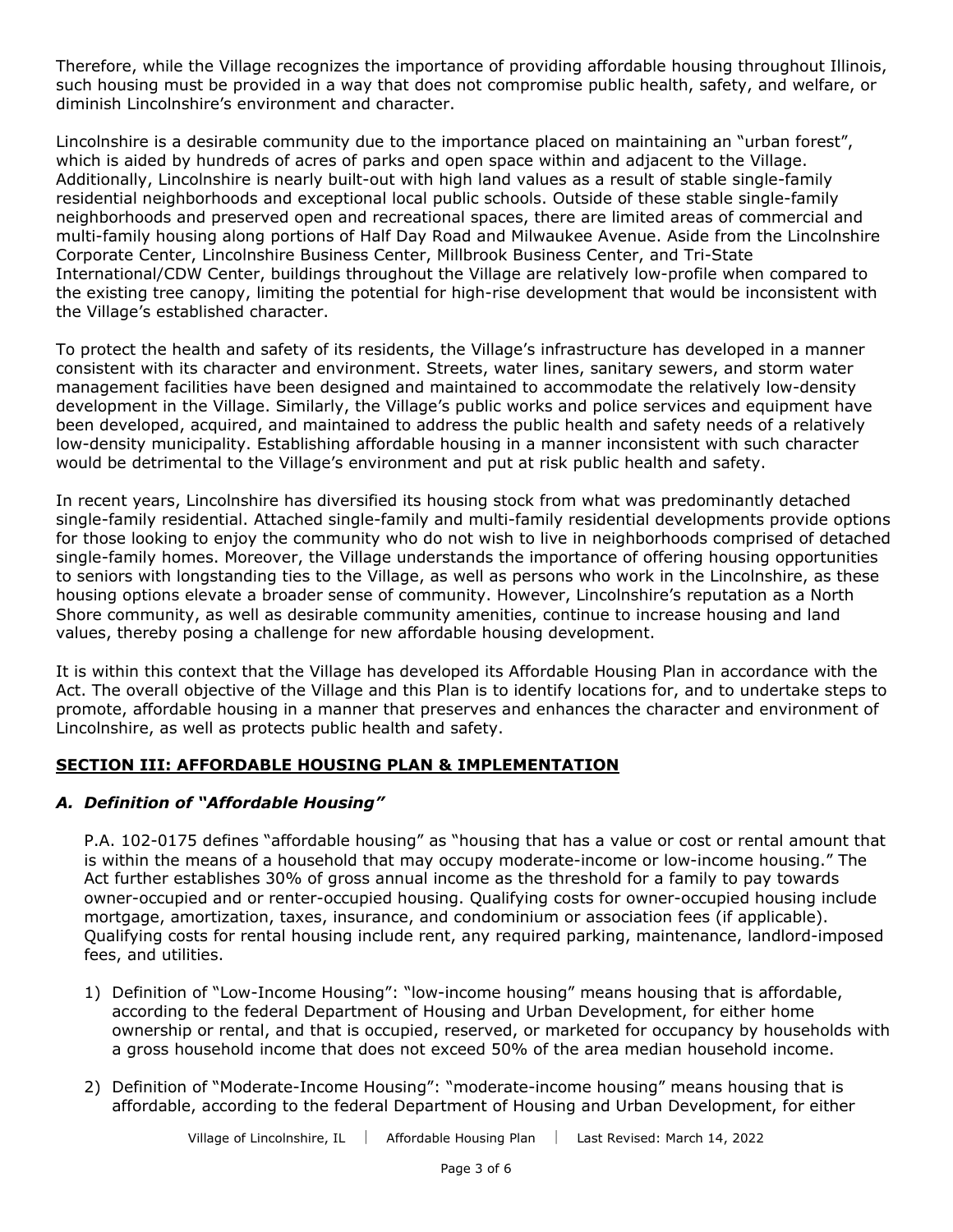home ownership or rental, and that is occupied, reserved, or marketed for occupancy by households with a gross household income that is greater than 50% but does not exceed 80% of the area median household income.

According to IHDA staff's use of the 2016 5-Year American Community Survey (the most current data IHDA will allow to calculate affordable housing parameters for individual communities), the median household income for the Lake County Metropolitan Statistical Area is \$79,886. For Lincolnshire, the affordable monthly owner payment is estimated at \$1,598, while the affordable renter payment is estimated at \$1,198. Any housing units at or below these thresholds would be considered "affordable".

#### *B. 10% Affordable Housing*

The Act has a goal of 10% of all units being affordable. According to IHDA estimates, Lincolnshire has 2,941 year-round housing units, with 130 units (4.4%) considered affordable. To reach the 10% threshold, Lincolnshire would need to add 183 units to bring the total number of affordable housing units to 313. Village staff are in communication with IHDA officials to better understand the assumptions used in estimating the number of existing and required affordable housing units, respectively. As such, these numbers may change depending on IHDA's clarification of these estimates.

According to Lincolnshire's real estate transfer data, 2021 saw 151 detached single-family residential sales in the Village, ranging in price from \$180,000 to \$1,837,198 with a median sale price of \$575,000. 40 townhomes sold over the same period, with prices ranging from \$289,900 to \$798,405 with a median sale price of \$503,592.

In 2021, the Village of Lincolnshire issued 17 building permits for new single-family homes. Construction values ranged from \$182,700 to \$654,375, with a median value of \$229,400. No building permits were issued in 2021 for new multi-family housing units (condominiums, apartments, etc.). These patterns underscore the existing single-family character of housing in Lincolnshire, and slowing new housing starts are indicative of a community with limited land area available for new residential development.

# *C. Identification of Lands and Structures Most Appropriate for Affordable Housing*

In identifying properties and structures for potential new affordable housing, it is important to note that properties or structures that are vacant or undeveloped are not necessarily appropriate. The character and environment of the Lincolnshire is defined by its well-established single-family residential development patterns and its public and private open space. As a nearly built-out community, there is little undeveloped land in Lincolnshire other than parks and similar public spaces. Because the maintenance of adequate open space and recreational land is integral to protecting the character and environment of Lincolnshire, such public and semi-public lands may not be appropriate for conversion to development for affordable housing or other purposes, which is consistent with the IHDA Handbook.

In light of the existing character and environment of the community, the Village identified the areas most appropriate for affordable housing developments within the Village's jurisdiction include the Par-King property (at the intersection of Milwaukee Avenue and Aptakisic Road), the Raabe Court/G.K. Lane area, and the Lietzau Farm (at the intersection of Schelter and Aptakisic Roads). Properties outside the Village's jurisdiction that may be appropriate for affordable housing developments include Banner Day Camp (just south of the Riverwoods and Everett Roads intersection) and the Stancliff Farm (at the southeast corner of Prairie and Port Clinton Roads). The Village's identification of properties or structures most appropriate for affordable housing development does not ensure that these properties will be developed with affordable housing, nor does it create any entitlement thereof. Such identification does not affect the existing development rights currently vested in such properties. It is important to note that all properties owned by the Village are currently used for municipal purposes. Within these areas, any sites used for new construction or adaptation of existing units must: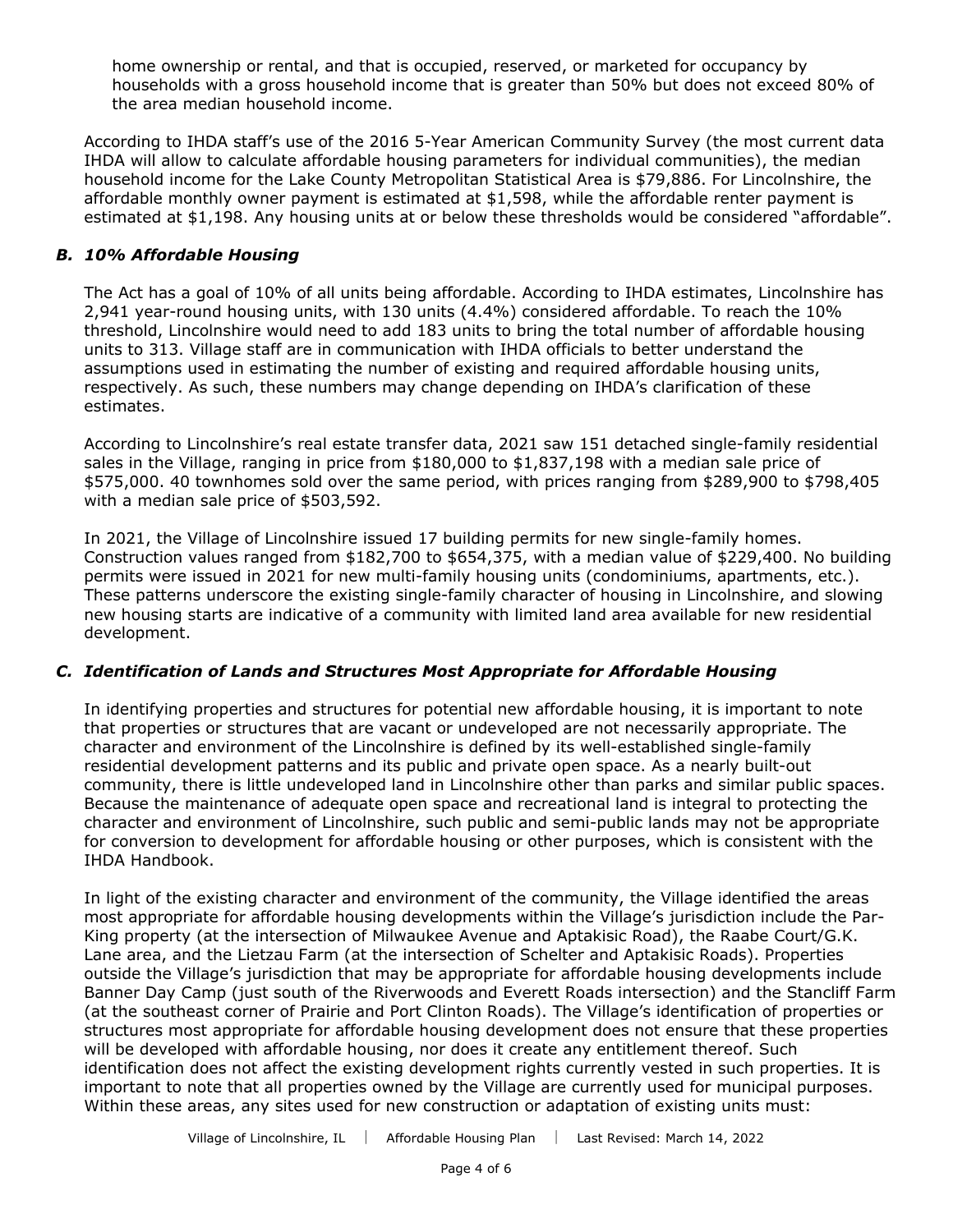- 1) Be compatible with established land use patterns, surrounding land uses, the Comprehensive Plan;
- 2) Be in mixed-use developments (for multi-unit structures), if possible;
- 3) Not result in an excessive concentration of affordable housing units; and
- 4) Be located where there is adequate infrastructure to support such housing developments.

#### *D. Affordable Housing Policies and Procedures*

The Village of Lincolnshire may, after a careful review to ensure public health, safety, and welfare, as well as the character and environment of the Village will be protected and preserved, consider adopting and implementing, or otherwise facilitating, the following policies and incentives in the areas of zoning and finance to encourage the development of affordable housing by both for-profit and nonprofit developers in the Village:

- 1) Zoning
	- a. Inclusionary zoning to require new multifamily developments and redevelopments to include a minimum required amount of affordable housing. Such ordinances may also allow a developer to provide the required affordable housing off-site (such as through other new construction or rehab).
	- b. Amendments to the zoning map and comprehensive plan to allow the expansion of the number of multifamily locations for affordable housing development.
	- c. Bonuses or other incentives regarding zoning requirements for developers who provide affordable housing, such as reduced parking, lot size, setback or lot coverage requirements, or increased density.
	- d. Authorize accessory dwelling units as permitted uses in selected zoning districts.
- 2) Finance
	- a. Reduced building permit fees for affordable units.
	- b. Reductions to or waivers of required zoning fees or impact fees.
	- c. Coordination with an affordable housing developer attempting to use IHDA Housing Trust Funds (matching funds) or other non-for-profit grant funds.
	- d. Cooperation with local businesses that wish to implement employer-assisted housing programs expand housing options for the employer's workforce, whether the employer is private sector or governmental. Examples of such programs may include down payment assistance, rental subsidies, or contracting with community-based housing organizations to assist employees with housing choices.

#### *E. Goals*

The Village has identified the following goal for the development of affordable housing:

1) 3% percentage point increase in affordable housing units in the Village over the number of affordable units calculated by IHDA pursuant to Section 20(b) of the Act.